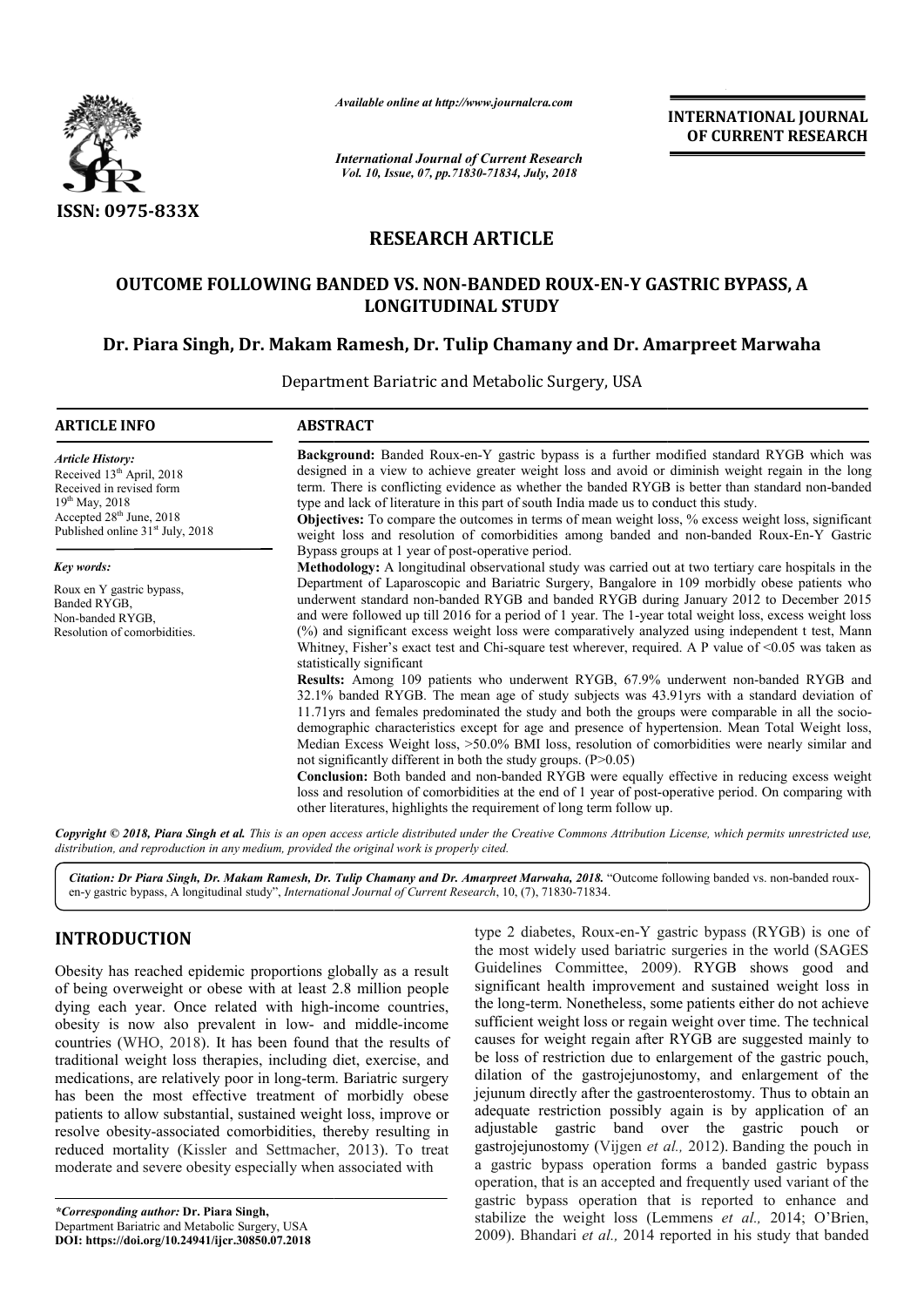gastric bypass had significantly better results in terms of weight loss, weight stability at 2 years follow-up (Bhandari *et al.,* 2016). Bessler *et al*., 2010 in his study noted that addition of an Adjustable gastric banding (ASGB) causes significant weight loss in patients with poor weight loss outcome after RYGBP (Bessler *et al.,* 2010). Vijgen *et al*., 2012 has observed that in case of insufficient weight loss or technical pouch failure after RYGB, all reports suggest that salvage banding is a safe and feasible revisional procedure (Vijgen *et al*., 2012). A systematic review by Buchwald H *et al*., who has evaluated the outcomes of 8,707 B-RYGB procedures in 15 reports of the literature published during a 23-year period, from January 1990 to November 2013 has concluded that the Banded RYGB is an effective and safe procedure, with acceptable rates of early (10.9 %) and late (20.0 %) complications. Banded gastric bypass appears to result in sustained weight loss, perhaps greater than that achieved by standard RYGB (Buchwald *et al.,*  2014). Lemmens L in his study found that there was no difference in the banded and non-banded treatment group outcomes in terms of weight loss following the first year after surgery whereas 5 years following surgery, patients who received banded surgery maintained better weight loss and had less weight regain compared to the non-banded group (Lemmens, 2017). Moon *et al*., 2018 in his comparative study observed that Banded laparoscopic RYGB with a pericardial patch may not demonstrate a significant additional weight loss or prevent future weight regain (Moon *et al*., 2018). Although most of the literature shows banded RYGB is better than nonbanded RYGB, with the above literatures, there is conflicting evidence that exist as to whether banded RYGB can demonstrate a better long term weight loss compared to nonbanded RYGB which needs further research to prove the same. Hence the current study was undertaken with the following objective.

#### **Objectives**

- 1. To compare the outcomes in terms of mean weight loss, % excess weight loss, significant weight loss among banded and non-banded Roux-En-Y Gastric Bypass groups at 1 year of post-operative period.
- 2. To compare the resolution of comorbidities (Diabetes, Hypertension and Dyslipidemia) among banded and non-banded Roux-En-Y Gastric Bypass groups at 1 year of post-operative period.

## **MATERIALS AND METHODS**

This was a longitudinal study conducted at two tertiary care hospitals in the Department of Laparoscopic and Bariatric Surgery, Bangalore among the patients undergoing gastric bypass surgery between January 2012 to December 2015 and were followed up till 2016 for a period of 1 year. A total of 109 obese study subjects who underwent gastric bypass surgeries in the two tertiary care hospitals during the study period were selected by convenient sampling and included in the study. Based on whether a band (the GaBP Ring™, Bariatec Corporation, Carson, CA, USA) was implanted or not, the patients were categorized into a banded or a nonbanded group. Out of the 109 study subjects, 35 underwent banded RYGB and 74 underwent non banded RYGB. Ethical approval was obtained from the Institutional Ethics committee. After obtaining the written informed consent, detailed clinical history was taken from the study subjects using a pre-tested semi-structured questionnaire. Preoperative data collected

included age, gender, weight, height, body mass index (BMI) and presence comorbidities like hypertension, diabetes, hypothyroidism, IHD. Comorbidities were only defined after physician evaluation as per departmental protocol. Operative data included operative procedure, band implantation or not. Postoperative data included weight loss (reduction in weight, BMI, excess weight loss), comorbidity resolution and complications if any. Follow up was done every 6 months for a period of 1 year after surgery. Patients not adhering to the protocol and those without a complete 1-year follow-up were excluded from this study and analysis. Statistical analysis was done using chi square test for qualitative data and t test for quantitative data. A *P* value of <0.05 was considered significant.

**Surgical techniques:** All the subjects underwent Roux-en-Y Gastric Bypass (RYGB). For banded RYGB along with the standard technique for RYGB, including creating 150-cm antecolic antegastric Roux limb and using a linear-stapler technique to create  $a < 2$ -cm gastrojejunostomy(GJ) and an approximately15–20-mL gastric pouch. After the GJ anastomosis was formed, a 10 cm long 8F silicone ring was placed around the pouch, at adistance1–2 cm below the esophago-gastric junction through an opening in the lesser omentum. A 2-0 silk suture was used to secure both end sand close the ring to create a 6.5-cm circumference ring. Interrupted plication sutures were inserted to fix the silicone ring to the gastric pouch.

**Outcome:** After the surgery all the subjects were followed up for a period of 12 months to study the weight loss pattern and resolution of comorbidities (Diabetes Mellitus, Hypertension, Dyslipidemia) among banded versus non banded gastric bypass surgeries.

**Weight loss:** Body weights were measured at baseline i.e., 1 week pre-surgery and 6 and 12 months post-surgery. Our primary endpoint was comparison of percentage of mean change in weight, BMI, excess weight loss 12 months after surgery between groups.

**Operational Definitions:** Excess body weight was defined as measured body weight minus the body weight that would result in a BMI of 25 kg/m2, which in simple terms would mean measured body weight minus ideal body weight (IBW) (Praveenraj *et al.,* 2016).

**Significant excess body weight loss:** % Excess body weight loss ≥50 % 12 months after surgery was considered as significant excess weight loss.

**Diabetes control:** Glycosylated haemoglobin (HbA1c), fasting blood glucose (FBS) and post prandial blood glucose (PPBS) were also recorded at 1 week pre-surgery and 6 and 12 months post-surgery. Diabetes was considered resolved in patients who had a normal HbA1c, and who required no diabetic medications after surgery. Patients were considered improved if there was significant improvement in FBG (by >25 mg/dL) or if there was a significant reduction of HbA1c (by  $>1\%$ ), or if there was a significant reduction in diabetes medication or dose (by discontinuing one agent or 1/2 reduction in dose) (Praveenraj *et al.,* 2016; Sarmah, 2012).

**Dyslipidemia:**Dyslipidemia was defined according to NCEP ATP-III guidelines: Total cholesterol > 200 mg/dl TG >150 mg/dl, HDL cholesterol <40mg/dL (Singhal *et al.,* 2016).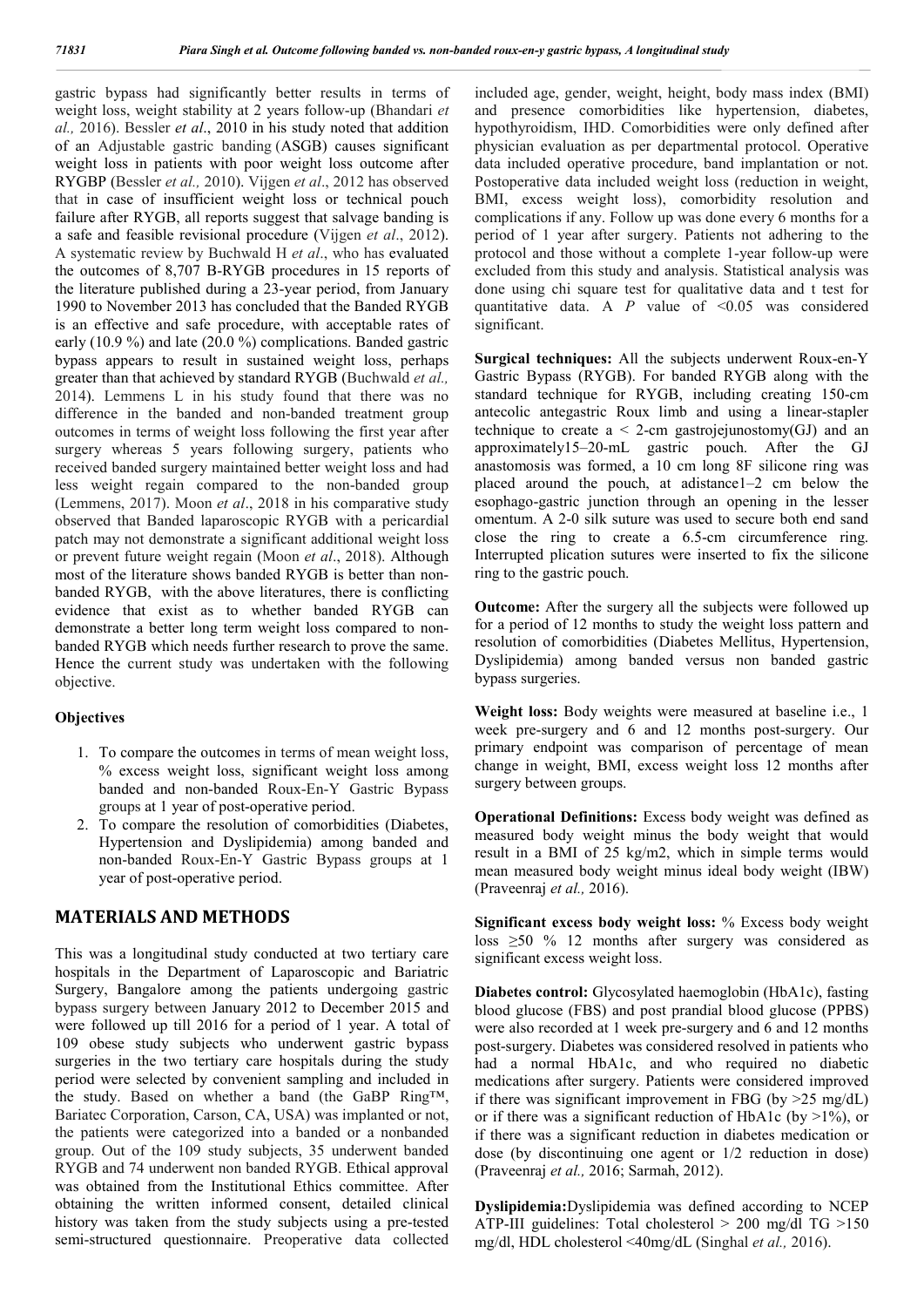| <b>Variables</b>    | Non-banded RYGB n=74 | <b>Banded RYGB n=35</b> | P-Value  |  |
|---------------------|----------------------|-------------------------|----------|--|
| Age (Mean $\pm$ SD) | $46.30 \pm 11.48$    | $38.86 \pm 10.65$       | $0.002*$ |  |
| Gender (%)          |                      |                         |          |  |
| Males               | 33(44.6)             | 10(28.6)                |          |  |
| Females             | 41 (55.4)            | 25(71.4)                | 0.11     |  |
| Pre-op BMI          | $41.04\pm8.59$       | $41.93 \pm 7.77$        | 0.60     |  |
| Pre-op Weight       | $108.18 \pm 22.08$   | $108.94\pm23.77$        | 0.87     |  |
| $HTN$ $(\% )$       | 29(39.2)             | 08(17.1)                | $0.02*$  |  |
| DM(%)               | 36(48.6)             | 12(34.3)                | 0.16     |  |
| DL(%)               | 59 (79.7)            | 31 (88.6)               | 0.26     |  |

**Table 1. Clinical characteristics of the patients with age groups of <45 years and ≥45 years**

\* significant at P <0.05. For continuous variables: mean±standard deviation, categorical variables in absolute numbers and proportions (%) showing the greatest frequency

**Table 2. Comparison of descriptives of weight loss after bariatric surgery**

| Variables                                            | Non-banded RYGB n=74 (Mean±SD) | Banded RYGB n=35(Mean±SD) | P-Value |
|------------------------------------------------------|--------------------------------|---------------------------|---------|
| Mean Total Weight loss $(\frac{9}{6})^{\frac{5}{5}}$ | $45.75 \pm 14.54$              | $46.97 \pm 19.75$         | 0.11    |
| Median Excess Weight loss $(\%)^*$                   | $114.23(92.69 - 145.15)$       | $109.19(95.52 - 120.58)$  | 0.38    |
| $>50.0\%$ BMI loss $(\%)^{\circ}$                    | 74 (100.0)                     | 34 (97.1)                 | 0.32    |
| Control of Diabetes (HbA1c<6.5%) $(\%)^*$            | 54 (73.0)                      | 28(80.0)                  | 0.43    |
| Control of Hypertension $(\%)$                       | 74 (100.0)                     | 34(100.0)                 | -       |
| Control of Dyslipidemia (%)                          | 74 (100.0)                     | 34 (100.0)                |         |

§-Independent t-test applied; ¥-Median (IQR) and Mann Whitney U test applied; ¤-Fisher's exact test applied; ᴥ-Ch-square test applied BMI-Body Mass Index; SD - Standard Deviation; %TWL - % Total Weight Loss, calculated as100 x (Weight Reduction/ Initial weight); %EWL - % Excess Weight Loss, calculated as 100 x [BMI Reduction/ (Initial BMI – 25)].

**Control of Dyslipidemia:** If total cholesterol levels reach ≤  $200$ mg/dL and LDL  $\leq 100$ mg/dL it was considered as control of dyslipidemia (National Institutes of Health, 2001).

**Hypertension Remission:** Remission of hypertension was defined among those who were on antihypertensives and now has completely ceased taking antihypertensive medications.

**Statistical Analysis:** The collected data were entered into an excel sheet. The data were expressed in means and proportions and presented in the form of tables and graphs where ever necessary. The outcomes of bariatric surgery for means and standard deviations of the parameters viz., weight and BMI at 1 year, excess weight loss were compared. Mean total weight loss was compared using independent t- test, Median Excess Weight loss were compared using Mann Whitney U test, >50.0% BMI loss using Fisher's exact test. The resolution of co-morbidities was tested for significance using Chi-square test. The analysis was done using standard statistical package. A *P* value of <0.05 was taken as statistically significant.

### **RESULTS**

Among 109 patients who underwent RYGB, 67.9% underwent non-banded RYGB and 32.1% banded RYGB. The mean age of study subjects was 43.91yrs with a standard deviation of 11.71yrs and the age group ranged from a minimum of 20yrs and a maximum of 66yrs. The mean age of the participants were significantly higher in non-banded RYGB compared to banded ones (*P*<0.05). Females predominated in both nonbanded (55.4%) and banded (71.4%) RYGB. However the difference was not statistically significant (*P*>0.05). The preoperative weight and BMI were not significantly different in non-banded and banded RYGB (*P*>0.05). The proportion of those with hypertension and diabetes were higher in nonbanded type of RYGB and dyslipidemia in banded type. However the difference in proportions was not statistically different (*P*>0.05) among both the groups except for hypertension (*P*<0.05). The mean total weight loss and diabetes remission was more and better in banded RYGB

(46.97kgs and 80.0%) compared to non-banded RYGB (45.75kgs and 73.0%). The median excess weight loss was slightly higher in non-banded RYGB (114.23kgs) compared to RYGB (109.19kgs), however it was not significantly different. The proportion of those with significant weight loss, control of hypertension and dyslipidemia was similar and 100.0% in both non-banded and banded RYGB except for significant weight loss which is nearly same as non-banded. However mean total weight loss, median excess weight loss, significant weight loss, control of hypertension and dyslipidemia, diabetes remission was not statistically significantly associated with type of surgery  $(P>0.05)$ .

#### **DISCUSSION**

Though Roux-en-Y gastric bypass (RYGB) procedure has been reported to have extremely high success rates up to 65– 77% excess weight loss at 3 years in the treatment of morbidly obese individuals, evidence suggests that patients overtime have 10% failure rate of at 5 years which can be higher in certain groups such as the super-obese and also greater tendency to gain weight due to gradual increased pouch and stoma size (Christou *et al.,* 2006; Magro *et al.,* 2008; Heneghan *et al.,* 2012; Suppiah *et al.,* 2013). However, there is a 10%.Thus in order to revise failed RYGB procedures, bariatric surgeons have attempted to revise with placement of a nonadjustable or adjustable band around the gastric pouch with reasonable success rates (Vijgen *et al.,* 2012; Dapri *et al.,*  2009). Regardless of some evidence suggesting superior and durable weight loss after a banded gastric bypass, it has not become widely practiced, because of lack of comparative data between banded and the standard non-banded RYGB. With the evolving problem of super-morbid obesity in recent years, new interest has arisen in the banded gastric bypass as a promising variation of the RYGB. With an aim to compare the newer procedure, banded RYGB (32.1%) v/s non-banded RYGB  $(67.9\%)$  among 109 patients the current study was taken up.<sup>22</sup> Similarly in a study by Lemmens L has the proportion of those who underwent banded  $(41.2%)$  were lesser compared to nonbanded gastric bypass (58.8%) (Lemmens *et al.,* 2014). Bessler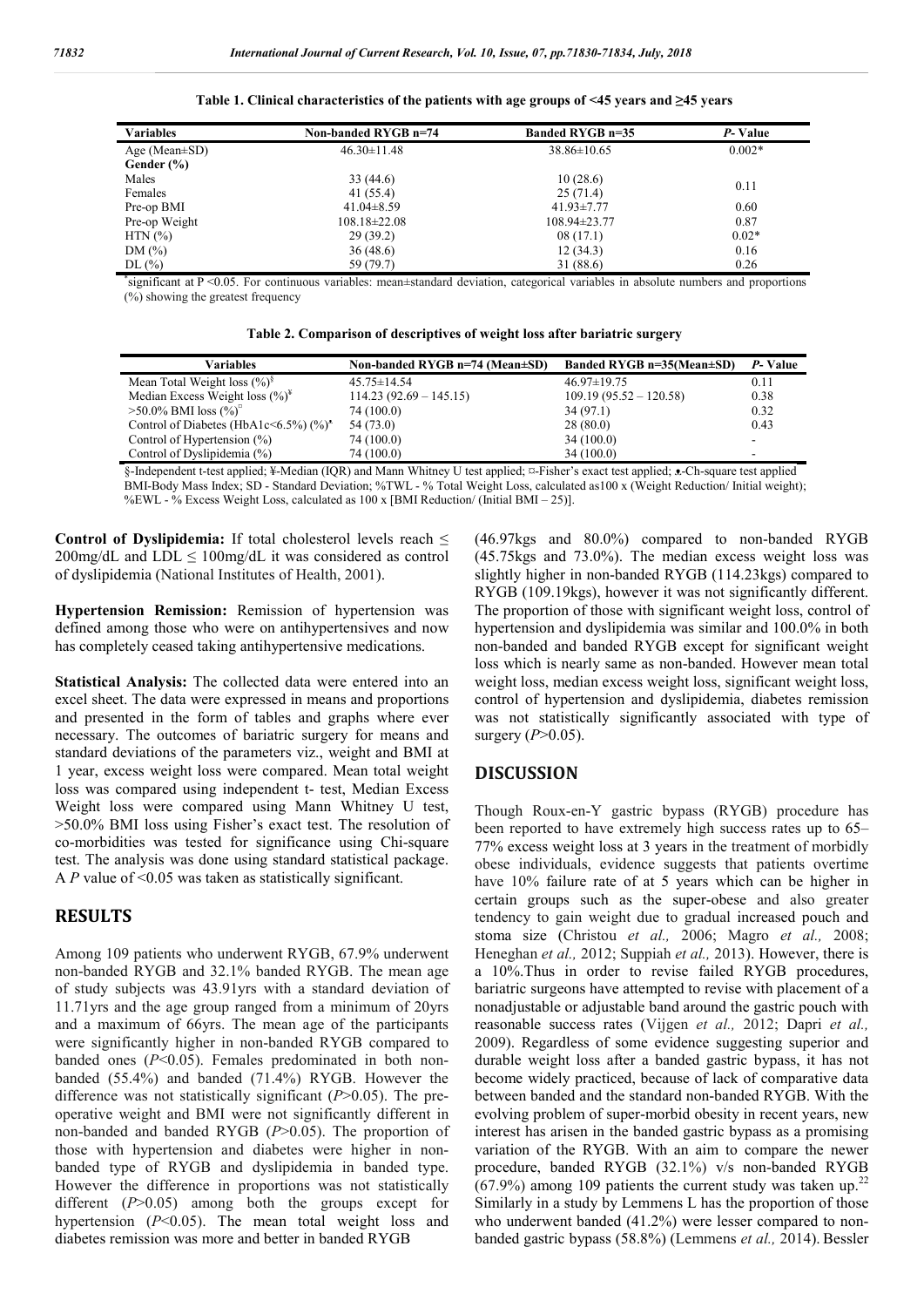MA *et al*., has noted lesser mean age (40.6yrs) among the banded group compared to non-banded group (42.6yrs) similar to the current study findings except for the significant difference in the two groups which may be due to the different study settings (Bessler *et al.,* 2010). Initial BMI among the two groups were similar in the current study and the finding is in line with the findings by Bessler *et al*. Heneghan *et al.*, have noted females as a predominant group similar to the current study. Pre-operative BMI, Comorbidities in both groups were comparable in both the groups except for dyslipidemia similar to the current study except for comparability in terms of hypertension. This slight difference might be due to different study settings (Heneghan *et al.,* 2012). The total post-op weight loss and percentage excess weight loss was slightly higher in banded group compared to non-banded in 1 yr postoperative period by Lemens LC similar to the findings in our study except for percentage excess body weight loss. No statistically significant differences were observed in weight loss and %EWL between banded and non-banded patients during the 3–12 months following surgery, indicating that both treatments were equally effective in reducing weight which is similar to our findings. $5$  Even significant excess weight loss (more than 50.0% excess weight loss) was similar in both groups which shows that both the procedures were equally good in reducing weight in the initial first year of postoperative period. Moon RC *et al*., in their study in their mean follow up of 12 months, they concluded that they were not able to demonstrate a clear advantage of banded RYGB over nonbanded RYGB in terms of weight loss which is consistent with the current study (Moon *et al.,* 2018). Bessler M *et al*., and Arceo-Olaiz *et al*., have not noted any significant differences in the percentage of excess weight loss at 6, 12, and 24 months postoperatively, however the banded patients in a study by Bessler *et al*., had achieved a significantly greater percentage of excess weight loss at 36 months (Bessler *et al.,* 2010; Arceo-Olaiz *et al.,* 2008). The weight loss pattern and BMI demonstrated by Bhandari *et al*., was significant at the end of 2 years (Bhandari *et al.,* 2016). Thus indicating the need for further follow up in the current study which was actually limited to 1 year. Bessler *et al*., and Bhandari M *et al*., found no differences in the resolution of co-morbidities between both banded v/s non-banded RYGB and are in line with our findings (Bhandari *et al.,* 2016; Bessler *et al.,* 2010). The sampling being convenient type, the study lacks generalizability and suggests the similar type of studies in a larger setting and involving larger samples. The limited follow up of 1 year and in addition the lesser number of subjects in banded type relative to non-banded type might act as limiting factors in demonstrating the actual effectiveness of banded RYGB over the other in the current study.

#### **Conclusion**

Both banded and non-banded RYGB were equally good and effective in reducing excess weight loss and resolution of comorbidities (Diabetes, Hypertension, Dyslipidemia) at the end of 1 year of follow up period. On comparing the results with other literatures, this study indicates the requirement of long term follow up to highlight the actual effectiveness of the banded RYGB compared to non-banded type.

**Acknowledgements:** I like to thank my teachers Dr Makam Ramesh and Dr Tulip Chamany and My wife Dr Amarpreet Marwaha who helped me day night to finish my study successfully.

**Conflict of interest:** Corresponding author and Contributing authors have nothing to disclose.

#### **REFERENCES**

- Arceo-Olaiz R, España-Gómez MN, Montalvo-Hernández J, Velázquez-Fernández D, Pantoja JP, Herrera MF. 2008. Maximal weight loss after banded and unbanded laparoscopic Roux-en-Y gastric bypass: a randomized controlled trial. *Surgery for Obesity and Related Diseases,* 1;4(4):507-11.
- Bessler M, Daud A, DiGiorgi MF, Inabnet WB, Schrope B, Olivero-Rivera L, Davis D. 2010. Adjustable gastric banding as revisional bariatric procedure after failed gastric bypass—intermediate results. *Surgery for Obesity and Related Diseases,* 1;6(1):31-5.
- Bhandari M, Bhandari S, Mishra A, Mathur W, Dixit A. 2016. Comparison between banded and nonbanded Roux-en-Y gastric bypass with 2-year follow-up: a preliminary retrospective analysis. *Obesity surgery,* 1;26(1):213-8.
- Buchwald H, Buchwald JN, McGlennon TW. 2014. Systematic review and meta-analysis of medium-term outcomes after banded Roux-en-Y gastric bypass. *Obesity Surgery,* 1;24(9):1536-51.
- Christou NV, Look D, Maclean LD. 2006. Weight gain after short- and long-limb gastric bypass in patients followed for longer than 10 years. *Ann Surg.,* 244:734–40.
- Dapri G, Cadiere GB, Himpens J. 2009. Laparoscopic placement of nonadjustable silicone ring for weight regain after Roux-en-Y gastric bypass. *Obes Surg.,* 19:650–4.
- Heneghan HM, Annaberdyev S, Eldar S, Rogula T, Brethauer S, Schauer P. 2014. Banded Roux-en-Y gastric bypass for the treatment of morbid obesity. *Surgery for Obesity and Related Diseases,* 1;10(2):210-6.
- Heneghan HM, Yimcharoen P, Brethauer SA, Kroh M, Chand B. 2012. Influence of pouch and stoma size on weight loss after gastric bypass. *Surg Obes Relat Dis.,* 8:408–15.
- Kissler HJ, Settmacher U. 2013. Bariatric surgery to treat obesity. In Seminars in nephrology, (Vol. 33, No. 1, pp. 75- 89). Elsevier.
- Lemmens L, Karcz WK, Bukhari W, et al. 2014. Banded gastric bypass four years follow up in a prospective multicenter analysis. *BMC Surg.,* 14:88.
- Lemmens L. 2017. Banded gastric bypass: better long-term results? A cohort study with minimum 5-year follow-up. *Obesity surgery,* 1;27(4):864-72.
- Magro DO, Geloneze B, Delfini R, Pareja BC, Callejas F, Pareja JC. 2008. Long-term weight regain after gastric bypass: a 5-year prospective study. *Obes Surg.,* 18:648–51.
- Mahawar KK, Parikh C, Carr WR, Jennings N, Balupuri S, Small PK. 2014. Primary banded Roux-en-Y gastric bypass: a systematic review. *Obes Surg.,* 24(10):1771–92.
- Moon RC, Frommelt A, Teixeira AF, Jawad MA. Comparison of Banded Versus Non-banded Roux-en-Y Gastric Bypass: a Series of 1150 Patients at a Single Institution. *Obesity surgery,* 1;28(1):212-7.
- National Institutes of Health, National Heart, Lung, and Blood Institute. ATP III guidelines at-a-glance quick desk reference. Washington, DC: US Department of Health and Human Services. 2001.
- O'Brien P. 2009. Is weight loss more successful after gastric bypass than gastric banding for obese patients?, *Nat Clin Pract Gastroenerol Hepatol.,* 6(3):136–7.
- Praveenraj P, Gomes RM, Kumar S, Perumal S, Senthilnathan P, Parthasarathi R, Rajapandian S, Palanivelu C. 2016.